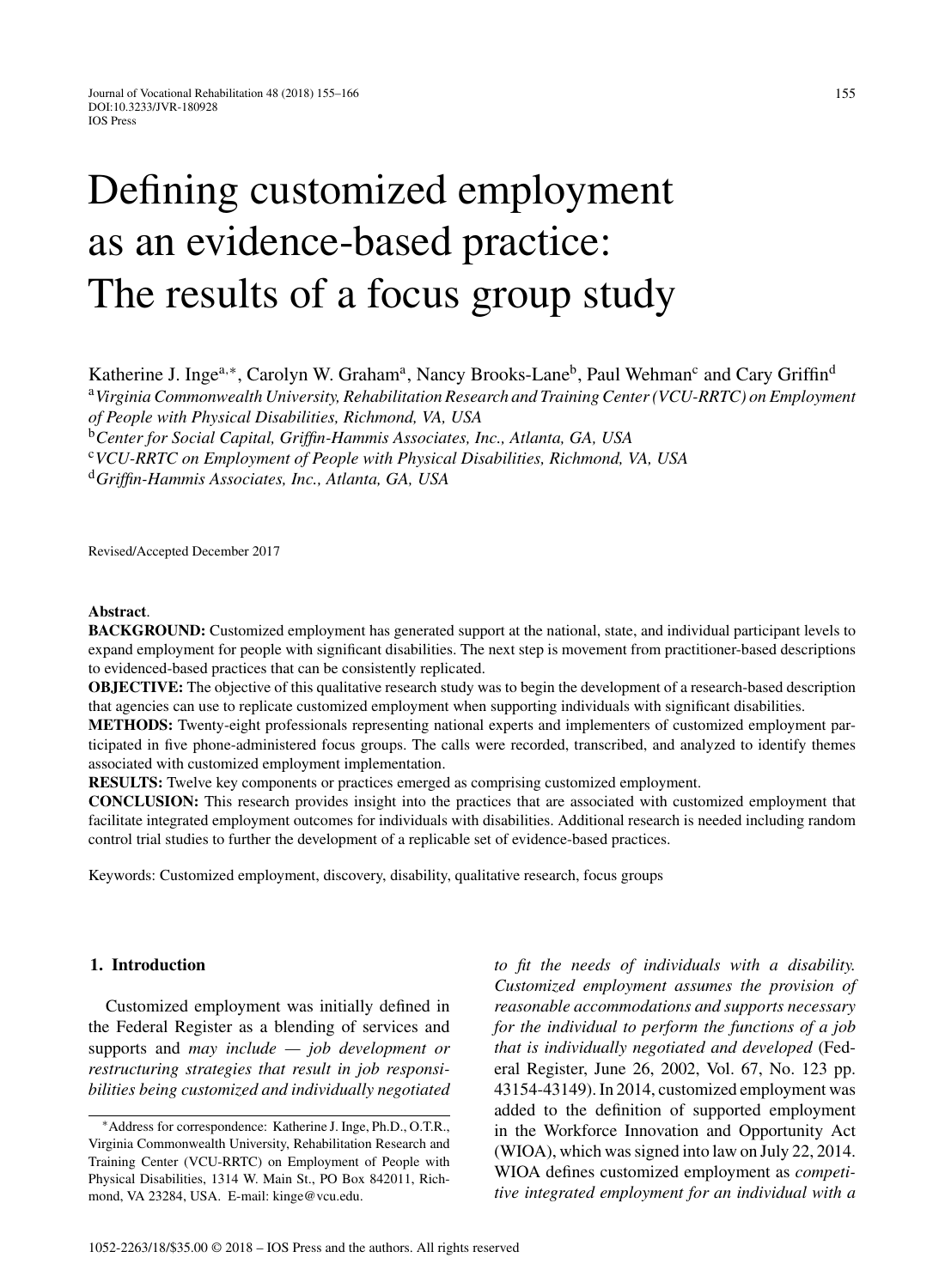*significant disability that is based on the strengths, needs, and interests of the individual with a significant disability.......designed to meet the specific abilities of the individual with a significant disability and the business needs of the employer....carried out through flexible strategies* (WIOA, 2014). Flexible strategies include job exploration; customizing a job description based on current employer needs or on previously unidentified and unmet employer needs; developing a set of job, duties, a work schedule, work arrangement and the specifics of supervision, and determining a job location; and providing services and supports at the job location (WIOA, 2014). WIOA also defined the term *competitive integrated employment* as, *full-time or part-time work at minimum wage or higher, with wages and benefits similar to those without disabilities performing the same work, and fully integrated with co-workers without disabilities*.

Current literature supports customized employment as a promising practice; however, there is limited evidence of its efficacy as an evidence-based employment practice. Callahan and Griffin (2011) described the Office of Disability Employment Policy's (ODEP) efforts beginning in 2001 to provide a foundation for the concept of customized employment. Elinson and colleagues evaluated the outcomes of ODEP's demonstration program that included 31 demonstration sites within Workforce Investment Act One-Stop Centers (Elinson, Frey, Li, Palin, & Horne, 2008). They reported that 44.8% of program participants with disabilities achieved competitive employment using the model. For those participants in round one of data collection with a two-year follow-along, 44.5% retained their employment for 12 months or longer; for those in round two with a one-year follow-along, the 12-month retention rate was 73.6%. A review of the project descriptions indicates that they did not include research methodology where the results of control and experimental groups were compared, a critical component of evidencedbased research.

Citron and colleagues (2008) presented outcomes from a seven-year systems change effort that emphasized the customized employment model. The project served 198 participants across a range of disabilities, with 141 (71%) achieving an employment outcome. Of the 141 individuals with employment outcomes, 73 (52%) were placed into positions where negotiation was critical to successful placement. This data was descriptive in nature and not experimental or quasi-experimental. Similarly, Rogers, Lavin, Tran, Gantenbein, and Sharp (2008) reported findings from a five-year demonstration project for transitioning youth and young adults with various disabilities emphasizing customized employment. They reported that among 475 participants from 7 school districts, 62% of all enrolled students and 72% of out-of-school participants had individualized job placements in the workforce at competitive wages.

Riesen, Morgan, and Griffin (2015), conducted an extensive review of customized employment literature. These authors identified 15 non-databased and 10 databased articles on customized employment published between 2006 and 2013; five of which described how customized employment could be implemented with transition-age youth. While the databased articles did not use experimental, quasi-experimental, or single subject methodologies, positive outcomes associated with customized employment were consistent among studies in the review. Reported outcomes included increased quality of life, wages higher than minimum wage, attainment of part-time or fulltime employment and consistency in wage earnings and hours worked up to a 2-year follow-up period.

The most recent peer reviewed article on customized employment, not included in the Riesen et al. review, is a retrospective study conducted on employment for adults with autism spectrum disorder (Wehman, et al., 2016). Sixty-four individuals with autism spectrum disorder, many with intellectual disabilities, were assisted in achieving community-integrated employment representing 72 unique positions. It is significant to note that the retrospective review found that 55 (72.2%) of these positions were customized. There were no existing job descriptions at the time of the job search or there were significant job task reassignment and/or modifications. These findings support customized employment as an intervention to improve employment outcomes.

Although there is limited research on customized employment as an evidence-based practice, a body of work has emerged describing customized employment. Supporters of the approach agree that customized employment is based on the match between the unique strengths, needs, and interests of the job candidate and the identified needs of the employer (Callahan, 2004; Griffin, Hammis, & Geary, 2007; Inge, 2007; Wehman, Inge, Revell, & Brooke, 2007). Another important component of customized employment is Discovery or the identification of the individual's needs, strengths, and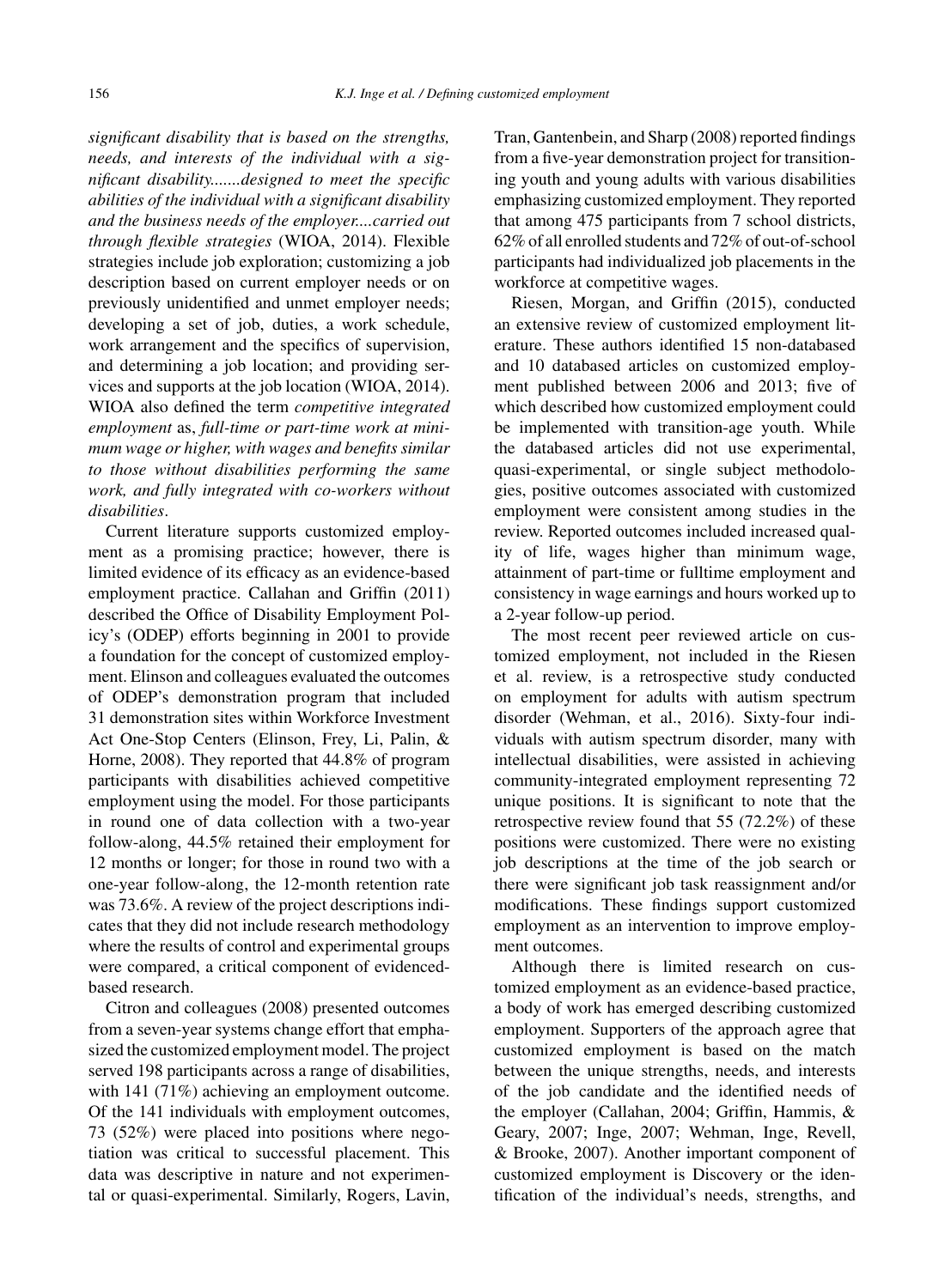interests (Griffin & Keeton, 2009; Harvey, Szoc, Dela Rosa, Pohl, & Jenkins, 2013; Inge, 2008; Inge & Graham, 2015; Szoc & Harvey, 2009). The objective of

this qualitative research study is to begin the development of a research-based description that agencies can use to replicate customized employment when supporting individuals with significant disabilities.

# **2. Method**

#### *2.1. Participants*

#### *2.1.1. Sample*

Twenty-eight professionals representing national experts and implementers of customized employment participated in five phone-administered focus groups. Individuals who were known to the research team as nationally recognized "experts" on customized employment were invited to participate in the focus groups. These professionals have produced "how to" resources as well as delivered presentations and technical assistance nationally on customized employment. A total of 19 individuals responded to the e-mail invitation and consented to participate using an online consent process. Of the 19 individuals who consented to participate as national experts, 14 called in during three scheduled focus group phone calls. Once the focus groups were conducted with the national experts, they were asked to recommend individuals known to them as "exemplary" implementers of customized employment for a second round of focus groups. These professionals were invited to participate by the research team through email contacts. Criteria for participating included that they were implementing or supporting staff that provided the service. Nineteen implementers consented to participate, and 14 of these implementers called in during the two scheduled focus group calls.

#### *2.2. Interview protocol*

Two sets of open-ended questions guided the focus group discussions: one for the national experts and one for the implementers. The first set of questions for the national experts was developed by the research team. The team brought their initial ideas for questions to a group meeting, which were then combined, refined, and ordered to arrive at the initial version of the protocol. The lead researcher then pilot tested the questions with two customized employment consultants. The questions were revised based on

their feedback resulting in eight questions that guided the focus groups with the national experts. The questions for the implementers were developed after the national expert focus groups had been conducted and were based on the information provided by the expert participants. This included 12 questions on the strategies identified including discovery, community-action teams or individual support teams, informational interviews, and job negotiation, and job shadowing. Table One includes the questions that were used for the focus groups.

### *2.2.1. Focus group administration*

In order to include a national sample of participants, telephone administration of the focus groups was selected. Although telephone-based focus groups have the drawback of limiting contextual information that can be collected from participants (Novick, 2008), the telephone method has been shown to have advantages. For instance, participants may be more comfortable when participating from the convenience and comfort of their own locations (McCoyd & Kerson, 2006; Novick, 2008; Sturges & Hanrahan, 2004). After Institutional Review Board approval was obtained, the team leader contacted potential focus group participants by email. Experts and implementers were provided times that the focus groups could take place, and participant time preferences were used to schedule the focus group calls. Each telephonic focus group was scheduled for one hour.

The same research team member served as the facilitator for all of the focus groups. At the beginning of the call, the facilitator asked participants for permission to record the conversation. She then told the group that the recordings would be transcribed and any mention of a person's name or personal information would be removed from the transcripts. Participants were told that they did not have to respond to all questions. The recording was started and the facilitator proceeded through each of the core questions, asking related follow-up probes as needed. The facilitator confirmed with participants that they did not have any other information to share when they stopped discussing a specific question. Most of the focus groups lasted for approximately one hour.

# *2.2.2. Data analysis*

Contents of the audio-recordings were transcribed verbatim by a professional transcription service, and the transcripts were used as the texts for analysis. Each audio file was checked against the transcript to verify accuracy, with no discrepancies noted. The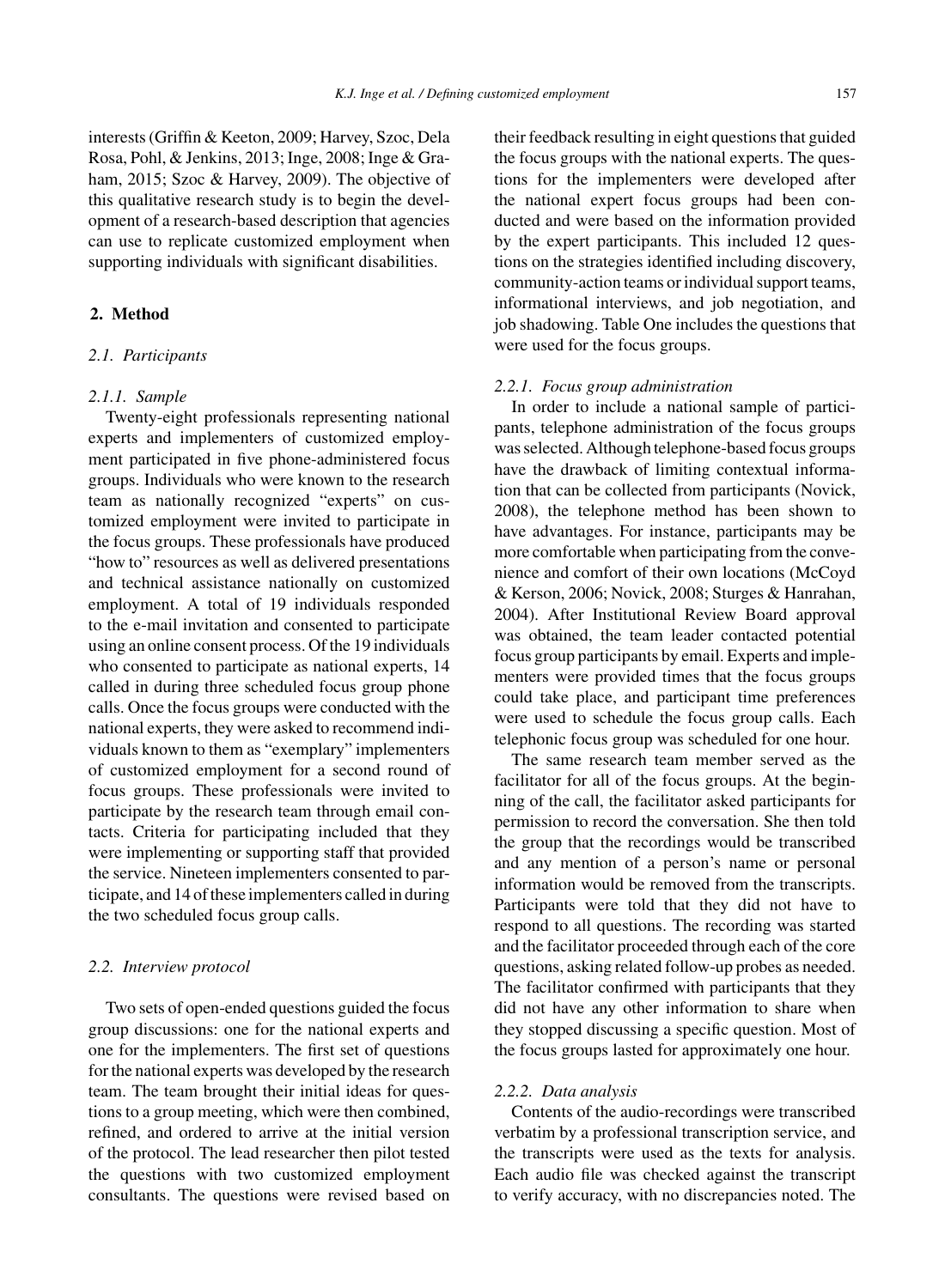#### Table 1

#### Focus questions for the customized employment

Experts

- What are the underlying values of customized employment?
- Could one person give us a case study example?
- What are the specific strategies used in customized employment?
	- Probe: Are there any more strategies?
	- Probe: I would like for you to describe each of these strategies.
	- Probe: Be as specific and concrete as you can.
	- Probe: Can you give more detail?
- Do you want to add anything related to the process of working with an individual when using a customized employment approach?
- Do you want to add anything related to the process of working with business/employers when using a customized employment approach?
- What would you like to tell me that I haven't asked?

Implementers

- Can one person give us a customized employment case study to frame our discussion for today?
- One key strategy that is aligned with customized employment is the concept of "discovery." One national expert defined discovery in the following way: "The short version is getting to know a person, their likes, interests, preferences and bringing those things into what they want to do and where their future might go." Please describe how you or your agency gets to know a person, his/her likes, interests, and preferences.
- Discovery was also described as: "Getting input from other people and seeing the person in other settings." Describe how you obtain information from other people. Describe how you observe the person in other settings.
- The national experts identified community Action Teams and Individual Support Teams as a customized employment strategy. Are they different or the same? Describe how you have used a Community Action Team. Describe how you have used an Individual Support Team.
- Informational Interviews is another customized employment strategy. Please describe how you conduct an informational interview.
- The national experts mentioned Job Shadowing as a customized employment strategy. Please give us an example of a job shadow experience.
- Please describe how you negotiate a customized employment position with an employer.
- Can someone give us an example of a video portfolio or use of other technology such as a smart phone to represent the person to an employer?
- Describe how you have used an employment proposal to represent a job seeker to an employer.
- Describe how resource ownership has been used to negotiate a job for an individual.
- What would you like to tell me that I haven't asked?

final files used for analysis contained the full content of the focus groups absent any potentially identifying personal information. One member of the research team who has experience in conducting qualitative research analyzed all the study data. Another team member checked the first team member's findings and reviewed the first analyst's coding of the data. When agreement was not present, the two researchers discussed until consensus was obtained ultimately arriving at a shared meaning for the data.

#### **3. Findings and discussion**

Twelve themes, or core practices, were identified from the analysis. While the practices are listed from one to 12 in Table 2, this is not meant to imply that they should be completed in sequence. Practices may occur simultaneously, or one practice may occur naturally before another based on a specific job seeker's needs. For instance, while meeting at a location of the individual's choice, the person supporting the job seeker should be mindfully listening to the individual while working to build rapport. One participant in a

focus group of expert participants discussed that the practices in a conventional vocational rehabilitation process is linear and episodic. While the practices in customized employment are interrelated.

*I think this is part of what's important about customized employment, is that in the conventional vocational rehabilitation process....is linear and episodic......Whereas in the discovery methodology that we use, it's absolutely connected....because the discovery profile, conditions of employment, and vocational theme, skills, and interests, tell you where to go in the community and which businesses.*

Although the focus group questions were intended to gather information about the entire customized employment process, much of the dialogue focused on "discovery." The experts and implementers who participated in the focus groups agreed that discovery is the foundation of customized employment and is one of the elements that differentiates it from other employment interventions. Discovery is capacity-based, not deficit-based and is person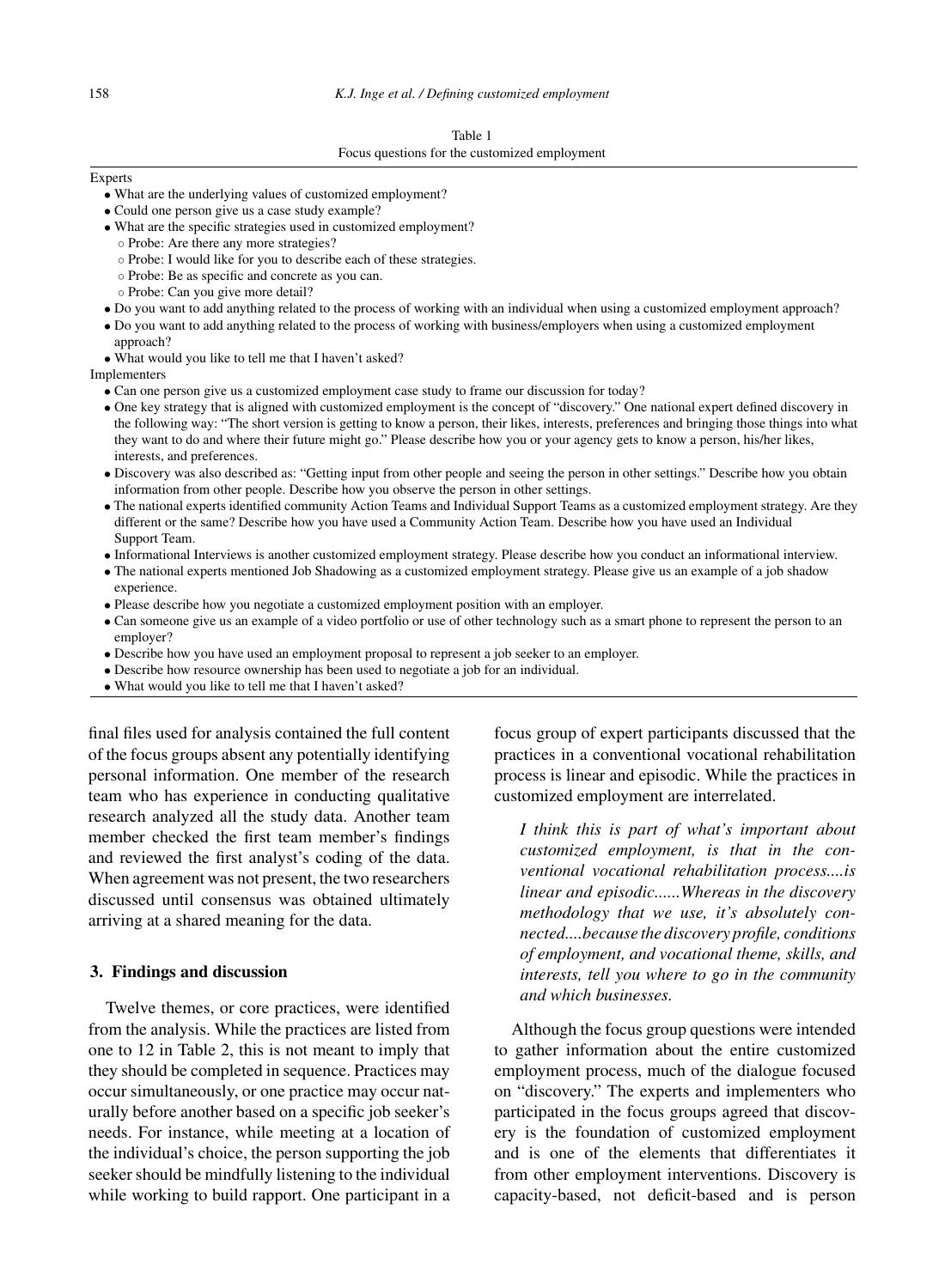| Table 2                         |
|---------------------------------|
| Customized employment practices |

| 1.  | Physically meet at a location of the individual's choice.                                                                                            |
|-----|------------------------------------------------------------------------------------------------------------------------------------------------------|
| 2.  | Build rapport and get to know the individual.                                                                                                        |
| 3.  | Mindfully listen to the person.                                                                                                                      |
| 4.  | Identify the individual's interests, skills, and abilities.                                                                                          |
| 5.  | Conduct in-depth interviews with family and friends concerning the person's interests, skills, and abilities.                                        |
| 6.  | Observe the person in daily activities in a number of different community settings.                                                                  |
| 7.  | Arrange for the job seeker to observe at local businesses that potentially match job seeker's interests, skills, and abilities.                      |
| 8.  | Conduct informational interviews with employers at local businesses that are representative of the job seeker's interests,<br>skills, and abilities. |
| 9.  | Observe the job seeker engaging in job related tasks.                                                                                                |
| 10. | Assist the job seeker in identifying a work experience(s) to refine/identify job interests, skills, and abilities.                                   |
| 11. | Collaborate with the job seeker, family, and friends in confirming the job seeker's interests, job interests, skills and abilities.                  |
| 12. | Negotiate a customized job description.                                                                                                              |

directed. The goal of discovery is to build rapport and get to know the job seeker. Discovery is an essential step before job negotiation and subsequent employment. One participant said that*I really don't think you can assist a person ... by not knowing who they are.* Participants also discussed that discovery differs from more traditional approaches to assisting job seekers in finding employment. One participant expressed this by saying the following:

[Discovery is not].........*spending time on a laptop computer, administering assessments, taking notes, using checklists, ranking competencies, or comparing. Discovery does not include predicting or guessing what a person can do or identifying jobs that are available in the labor market*.

# *3.1. Practice: Physically meet at a location of the individual's choice*

Often, people with disabilities are observed in special programs or segregated settings where there are limited opportunities for them to demonstrate personal interests and skills. The resulting perception is that they are unable to achieve integrated employment. These preconceived views or expectations can be changed when a person is seen where he or she is most comfortable and participates in typical community activities. Participants in the focus groups were clear that customized employment practices must occur in the community and not at agencies that support people with disabilities: *It's not in the job coach office. It's in the community.* Another implementer of customized employment expressed it this way: *It's different to sit in my office and ask those questions. Go to their home and say show me what you do*.

One participant in an implementer focus group discussed going to an individual's home at length. His example demonstrates how seeing people in their natural environments can provide a wealth of information as well as dispelling myths about the abilities of individuals with disabilities. Meeting people in their homes and environments of choice sets customized employment apart from other approaches to providing employment services.

*I'm thinking back to a guy that had pretty significant, very significant physical disabilities....and I'm in their home. There were some puzzles that obviously were ...homemade and some other kind of wooden toys.... They were good quality stuff. So, I said, tell me about that stuff, do you collect it? He said, no, I make it. This is a guy that uses a communicator and a wheelchair and I'm thinking, you make it? ...He said well I use the jigsaw in the garage. OK, can you show me the jigsaw in the garage, and he said sure. He was safe with it, he knew what he was doing, and that's something that nobody ever brought up when we were talking about the guy's skill set. In my opinion, it's not customized employment unless you go to their houses, and I know that people get into a lot of discussions about whether that's ok. I'm not talking about people that say they don't want you in their house, but that's about 1 out of a 100, and another 1 out of a 100 where it's a little scary. Other than that, the other 98 or so, I think you got to spend time with people in their own environments and see what they really do when they're not being bugged by somebody else that's telling them*[what] *to do.*

There are a number of reasons why going to the job seeker's home is important during the initial phases of discovery. The employment specialist needs to see where the person lives to learn about resources that are available such as local businesses as well as transportation options. Going to the home provides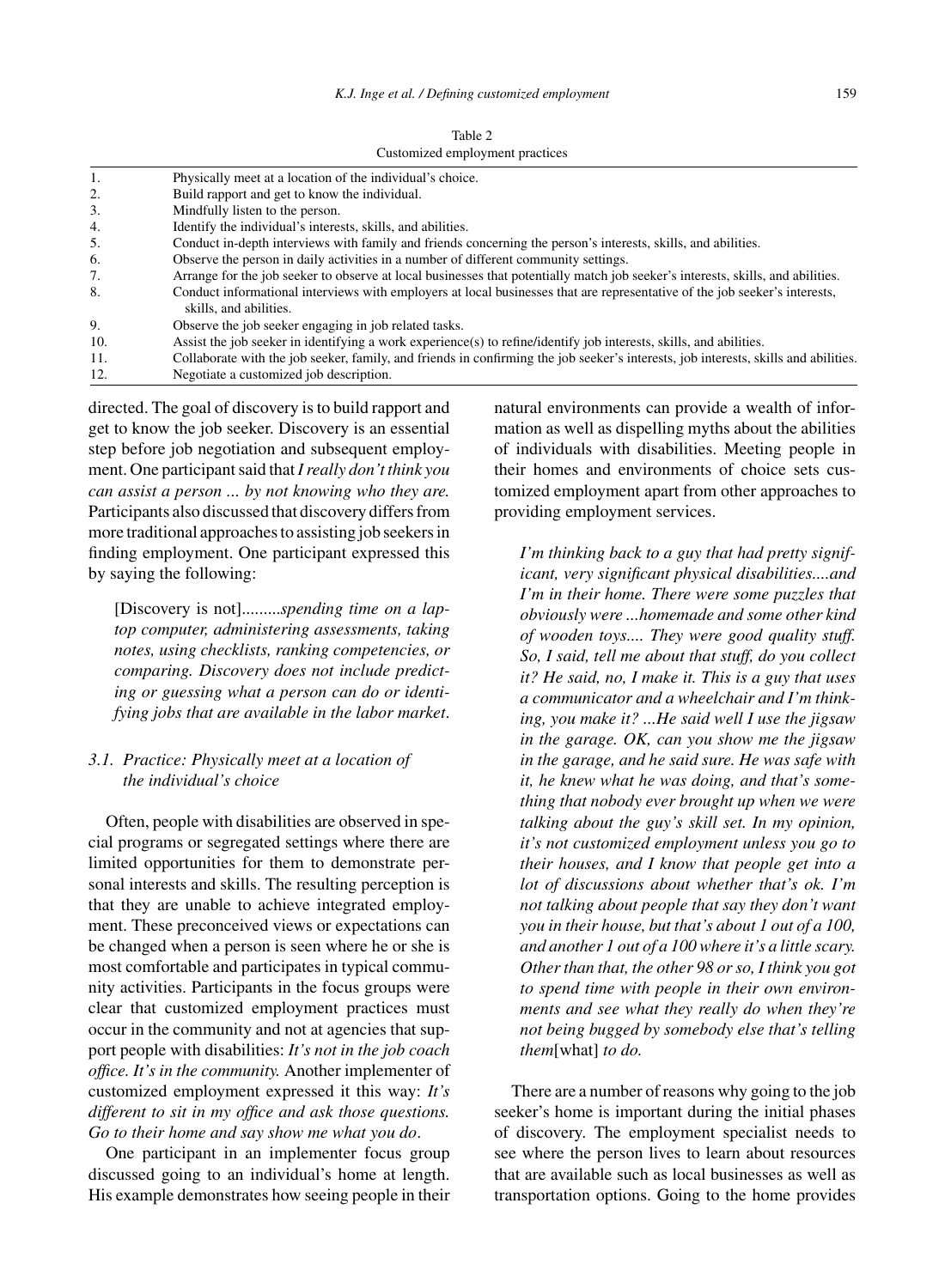information on family supports to get buy-in or if supports will be needed from other sources. Some community settings may be noisy and distracting limiting the amount of information that can be discovered about the job seeker.

# *3.2. Practice: Build rapport and get to know the individual*

Building rapport with job seekers is not a standalone practice but occurs across all the other customized practices that emerged from this research. Rapport develops as an employment specialist or other representative spends time learning about the job seeker's goals for employment. This begins when meeting at a location of the individual's choice and develops over time while observing, interviewing, and engaging in other practices that lead to the identification of a customized job. One expert focus group participant discussed meeting the person in a location of choice that also illustrates the importance of mindfully listening to the individual and building rapport.

*.....I would ask [her] where she wanted to meet. As opposed to spend the whole time on my laptop or taking notes about the person, I would spend time listening and asking them questions, what they like to do. I would ask if they were interested in having me at their home. I would ask if they didn't want to have me at their home. I would observe them wherever they are most comfortable.*

### *3.3. Practice: Mindfully listen to the individual*

Listening to the job seeker also is important during customized employment implementation. One panel of experts discussed the importance of the mindset that professionals must have during discovery as being open and mindfully listening to the individual. One expert stated that [it is] *keeping your assumptions at bay and really learning who the person is, and really utilizing observation and not making assumptions.* Another expert also discussed the importance of being open and not making assumptions.

*I just finished working with a woman who painted with her mouth, and everybody in her life thought she should be an artist, and that wasn't what she wanted to do. But, it was a really natural place to jump to. So holding your assumptions at bay is incredibly important.*

To hold assumptions at bay, the person must be heard while actively asking questions to understand the person. The questions arise from listening to what the person is saying. It is important to seek out confirming information, to mindfully listening to the person, and to observe.

# *3.4. Practice: Identify the individual's interests, skills, and abilities*

Getting to know a person's interests, skills, and abilities requires engaging in many of the different practices of customized employment identified during this research to include interviewing, mindfully listening, observing the individual in familiar and unfamiliar community environments, observing and participating in workplaces that reflect what is learned about the individual during discovery. One participant in an expert focus group expressed concerns about how superficial getting to know a person's interests, skills, and abilities can be.

*I think* [interests] *is the trickiest. I think it is the one that we often do mostly at a surface level by just kind of asking people either what kind of work they want to do or what's their favorite activity and stuff like that. And really trying to get an intrinsic interest, those things that people do that really bring them personal satisfaction is terribly important, terribly complex, and so discovery obviously has to spend some time figuring that out at a deep enough level that it makes sense.*

Many of the participants discussed ways that interests could be explored to help the individual identify a job of choice.

*Some people are verbal and know what they want to do and will immediately tell you, "I want to work with the plants." This is good but it may be problematic if the person does not have the corresponding skills. For many job seekers, in which customized employment will be the most effective intervention, will have no idea what he/she may want to do. The only experience this person may have is adult day training or less - nothing. Therefore, beginning with What do you like to do? provides a good place to begin the discussion.*

Another expert discussed the importance of identifying if a person's interests are related to what the individual wants to do for work. Some job seekers may not necessarily want to have a job that is based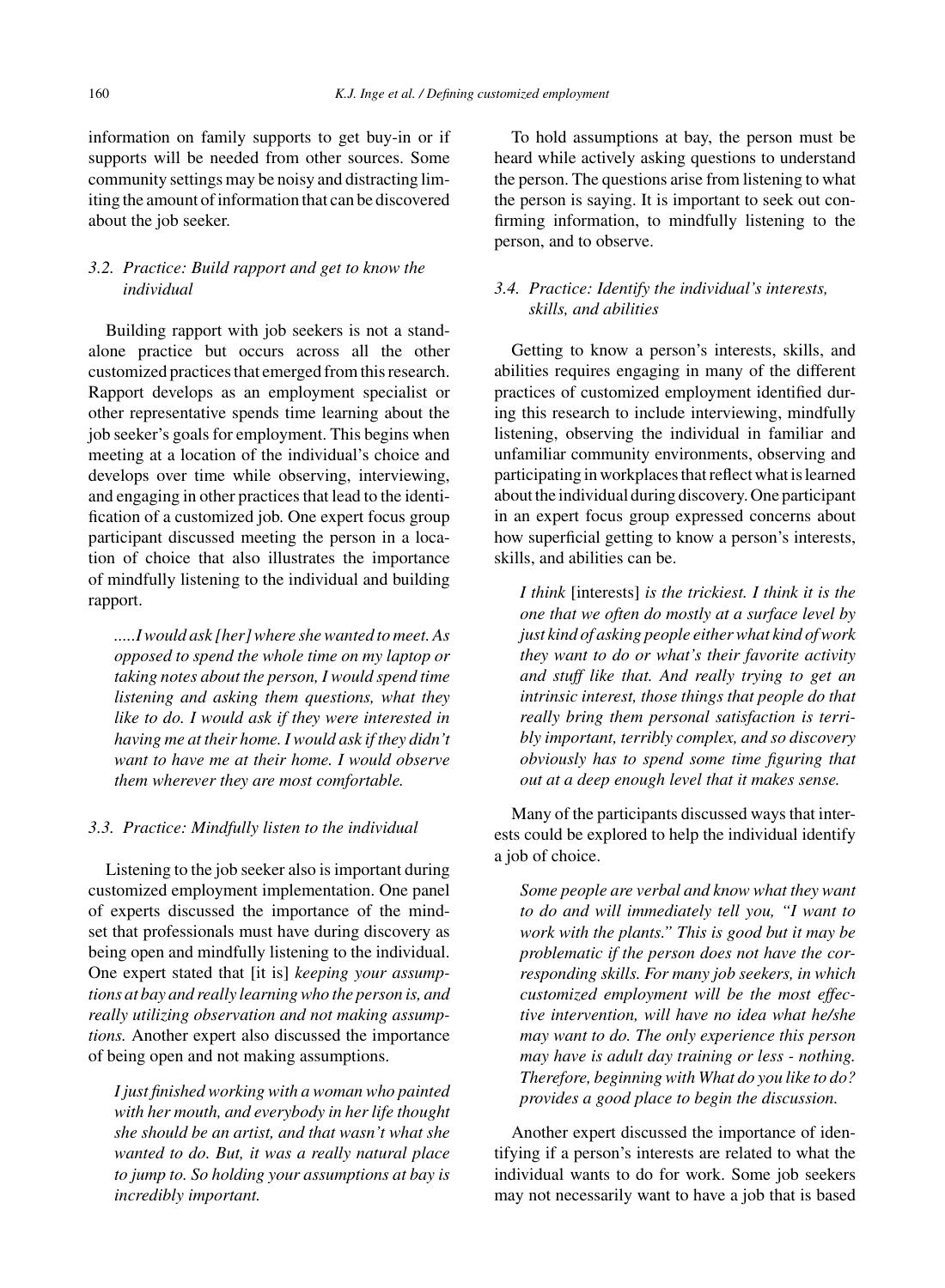on their interests. However, the participants did not provide any advice on how to make this distinction.

*You need to be incredibly careful, because some people have interests that they don't want to do for pay, and some people have interests that they do want to do for pay. So insuring that you make the distinction of whether a person's interests relate to the tasks they want to do for pay is incredibly important.*

# *3.5. Practice: Conduct in-depth interviews with family and friends concerning the individual's interests, skills, and abilities*

Professionals may assume that a person with a significant disability may not have any interests or skills that can facilitate integrated employment. Interviewing family and friends can uncover interests and skills that may not be apparent on first meeting with or observing the job seeker. During one focus group, an expert provided an example of the importance of interviewing people who know the job seeker well.

*I worked with a woman who was 50 years old, had multiple physical and cognitive disabilities, and all she wanted in her life was a job. She had been put into numerous volunteer positions, but never a job. In the discovery, I observed her in her volunteer position; I observed her in the community; I interviewed a whole host of people who knew her well; and two threads came out from the interviews. One thread was that she was extremely religious, and then another thread came out that she had helped her sister-in-law design her wedding invitation, which nobody knew that she had any kind of artistic ability or any kind of computer knowledge at all.*

# *3.6. Practice: Observe the person in daily activities in a number of different community settings*

Some people with disabilities are not going to be able to tell others what it is that they like or want to do. An implementer provided the following explanation as to why it is important to observe people in their daily activities in a number of different community settings. *So, being able to go and see them in other settings, whether it is at home, at church, at other kinds of activities, you get to see a lot more about what people really like to do.* One focus group participant cautioned against identifying a job for the

individual if the person is unable to verbally describe job preferences.

*You can't just ask some people what do you want to do, and they sit there and look at you, and then it's like you go back to the old bad practice of let me go see if I can figure out some job that I can put you into, because you say you don't want to or you don't know what you want to do.*

In these instances, observing an individual can be a critical part of discovery and customized employment: *up front, it's just spending time kind of hanging out in their home, whatever they're doing in their life*.

*3.7. Practice: Arrange for the job seeker to observe at local businesses that potentially match the job seeker's interests, skills, and abilities*

For some job seekers, additional discovery is needed beyond interviewing family and friends and observing the job seeker in daily activities to develop employment themes or profiles. The job seeker may benefit from observing at local businesses that potentially match the person's interests, skills, and abilities. Businesses are identified based on the information gathered during discovery activities that have taken place to this point. One focus group participant's example demonstrates the importance of actively engaging with the job seeker in community businesses.

*I had someone who wanted to do small engine repair...I found a business and said can you at least visit with us for 20 minutes, and during this 20 minutes, come to find out this kid* [had] *never picked up a screwdriver in his life. He talked and talked until you asked him to pick up* [a screwdriver], *to do something, and that's when you discover that* [he had no experience]. *He watches television of people doing it. It's not the actual doing it, and it looked like fun to him, and that's ok, that's good, but it wasn't anything that we were going to build a job off of.*

# *3.8. Practice: Conduct informational interviews with employers at local businesses that are representative of the job seeker's interests, skills, and abilities*

A number of the participants in the experts' and implementers' focus groups discussed conducting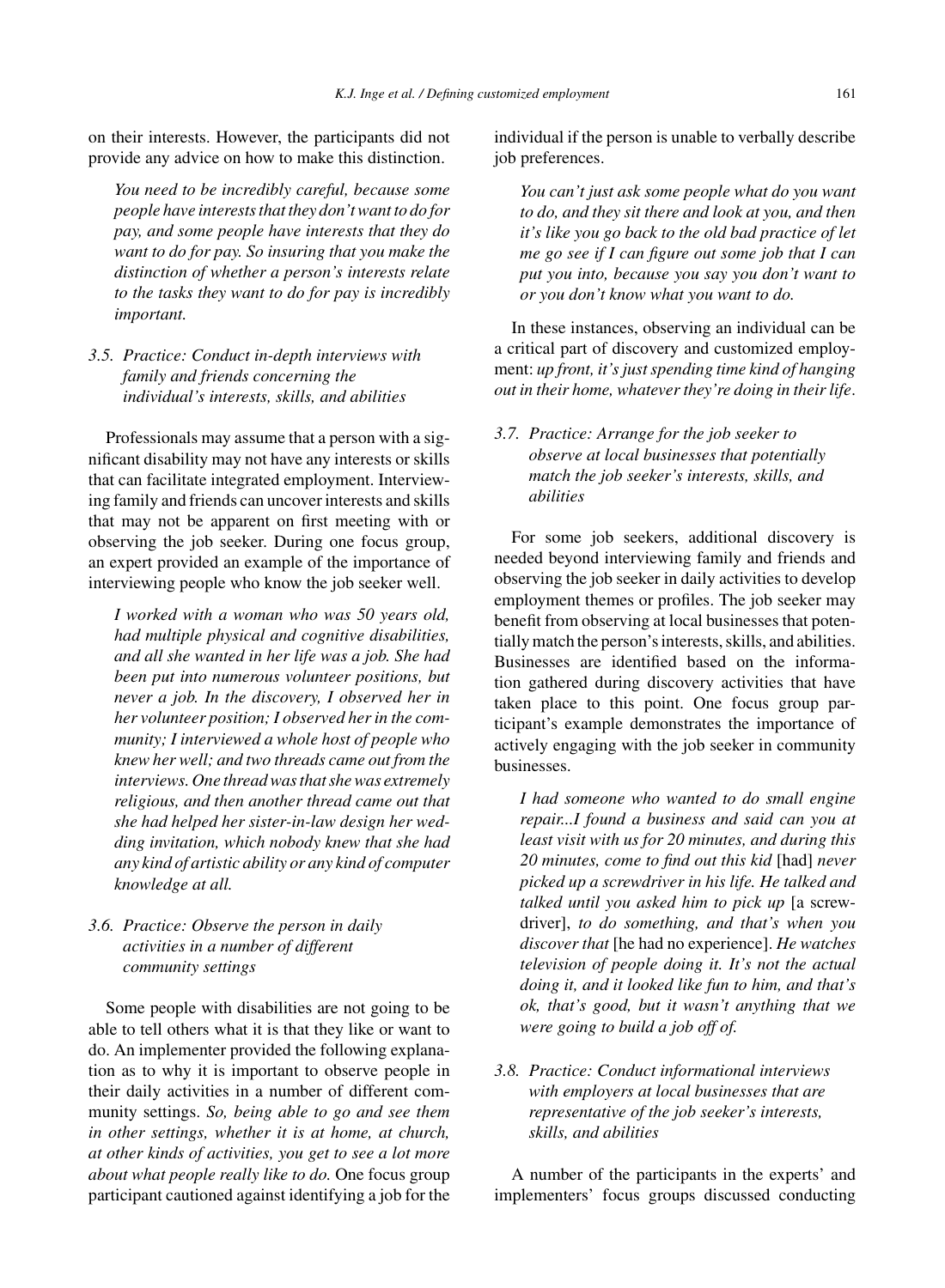informational interviews. One focus group participant described an informational interview in this way:

....s*o we found an employer where we were able to do an informational interview, and the employer was highly responsive. So we went in, and we spent about an hour getting advice and hearing about the industry and hearing what was new.*

Another participant expressed concern that many individuals with disabilities are excluded from employment, because *we try to guess or predict what work is available in our communities, and we're really not in the community. We don't know our communities very well.* Informational interviewing focuses on getting to know the business in a similar way that discovery focuses on getting to know the individual. It allows the employment specialist or representatives to learn more about how the job seeker's interests and skills can meet the needs of business. One focus group of implementers discussed how informational interviewing can guide professionals to focus on a specific individual's interests as opposed to a more traditional job development approach that requires the job seeker to consider existing jobs. In other words, a traditional approach locates the job first for the job seeker to consider. Discover considers who the individual is first.

[Information interviews are] *really focused on* [a specific] *person and their interests. Because what we've found when we used traditional job development was that, you know .....they would then pick the person at the top of their list that they viewed as having the most skills, and that person always getting the job.....So by using this process, it's really about that person and gathering information that's going to benefit that individual job-seeker versus did I find a job here that I can plug somebody into.*

In addition to learning more about businesses in the community, informational interviewing may also lead to the identification of a customized job. One expert described a case study in which during an informational interview, the business owner identified unmet business needs that matched well the interests, skills, and abilities of the job seeker. As a result, a job was customized and the business owner's problems solved when the job seeker was hired. Her example describes how the interests and needs of the job seeker were met as well as the needs of the business.

[I] *went to several different churches. I went to one church I happened to know the pastor, started talking about this woman's interest ....talking about what she can do, very slow, data entry...She drove her electric chair by joy stick but not very well so she kind of needed very large halls and to not bump into people and things. Anyhow, the pastor identified that they were in the process of transferring all the information onto the computer of their history. He didn't care how quickly it went, but he needed it done....unbeknownst to me, she went to that church and the pastor remembered her. She got hired. She started at 10 hours a week, this was a couple of years ago, and I believe now she's working 20 hours a week.*

# *3.9. Practice: Observe the job seeker engaging in job related tasks*

Observing the jobseeker engaging in job related tasks that fit his/her employment themes or profile is another important practice in customized employment. Observation of the job seeking engaging in work related tasks provides information that may not be uncovered when meeting with a job seeker at locations of his or her choice or interviewing friends and family members. Engagement is different from a job seeker observing employees doing a job. One expert panel member described engagement this way:*I think it's more than just observation. I think its participation...... You're not going to know if you like something until you've tried it.*

There are two reasons for having the jobseeker engage in job related tasks. One is to determine whether the person has skills that can guide job identification, and the other is to determine whether the job seeker wants to do this type of work. Another participant illustrated the importance of observation to learn about a person's skills as well as connecting to businesses that can provide feedback on the job seeker's abilities:

*We had a gentleman who had an interest in doing things, mechanical things, and he takes apart computers, and we were able to observe him taking apart computers at his house and putting them back together, but I don't have the knowledge of whether he did that correctly... [W]e had someone that was a computer technology guy who built computers for people, he had him come in for a couple of hours in the afternoon and had him work alongside of him and was able to give us that*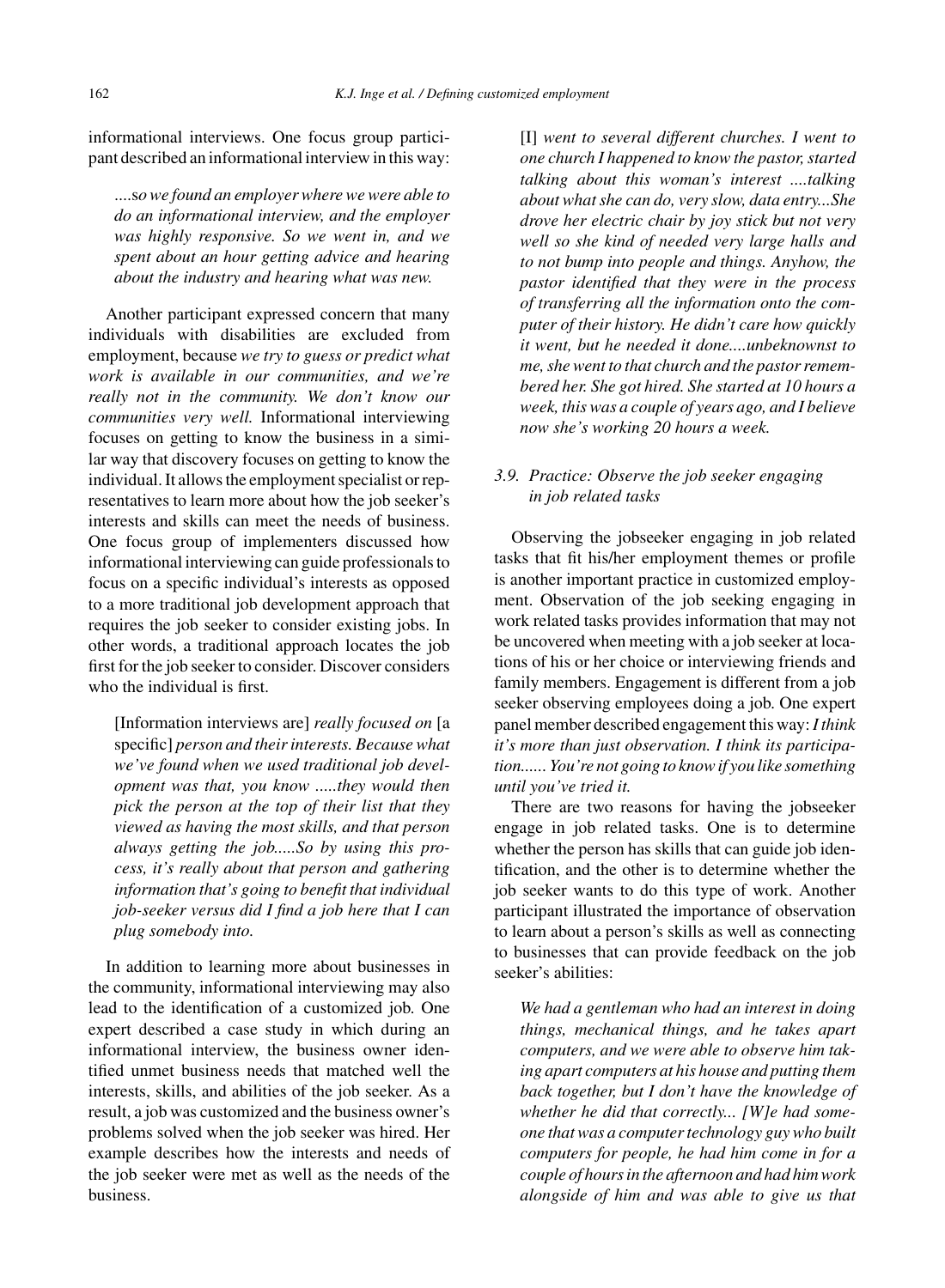*professional feedback that he indeed does have some skills there.*

*3.10. Practice: Assist the job seeker in identifying a work experience(s) to refine/identify job interests, skills, and abilities*

For some job seekers more discovery work is needed than just interviewing family and friends and observing the job seeker in daily activities and job related tasks to develop employment themes or profiles. Knowing a person's skills is critical for presenting a person to an employer specifically to be able to represent the value that hiring the job seeker brings to the business. Completing a work experience in a business can also validate whether a person's interests is a marketable skill. One participant in an implementer focus group provided the following example:

[One man] *liked to work with his hands and use tools and has no transportation....He wished he had a bike, so we tried to figure out a way for him to go to a business. We just asked somebody who knew somebody who owned a bike store and allowed him to come in and work alongside a person who was fine-tuning a bike where he spent several hours...We've learned a lot about him, way more than what by just him telling us what he knows how to do.*

Participants in the expert and implementer focus groups discussed engaging people who are not paid to support the job seeker. This was referred to as having community action teams to assist with discovery. The community action team may assist by finding settings where the job seeker can explore or demonstrate skills and learn what he/she is interested in doing. Later, during job development, the team members utilize their social and business contacts to connect the job seeker and employment specialist to specific businesses that fit the vocational themes identified during discovery. One participant described community action teams as: *bringing in people who are not there to help find a job, but just there to help bring their own social capital, community connections, and ideas of the community's resources.* Another participant described how members of a community action team can assist with finding brief work experiences to refine or identify job interests, skills, and abilities.

*Joe really likes cars, but we can't quite figure out what that vocational theme looks like. We're not* *really sure what he can do with that, can you help us think* [about] *that? Somebody will say, Joe can you change oil? No, I've never done that. Well can you try it? Well maybe so! Well I know somebody who has a garage, let me* [have] *them to get in touch with you. We literally start to collect connections in the community from this rich resource.*

*3.11. Practice: Collaborate with the job seeker, family, and friends in confirming the job seeker's interests, job interests, skills and abilities*

One group of experts discussed developing a "vocational profile from discovery." The information in the constructed vocational profile is approved as a valid representation of the job seeker by the job seeker and the significant others who are part of the support team - employment professional, job seeker, family, and friends. The profile is then utilized as a guide that leads the employment specialist or personal representative to "different kinds of businesses" based on identified vocational themes. In another situation, the parent was able to arrange an experience for her son to engage in job related tasks. A focus group participant shared this example:

*A guy out there had a bad car accident and was in a wheelchair, and his mom had worked for this company before. So, they starting thinking about him coming to work because he had a propensity for welding, ok, he liked to weld. She brought him in and they gave him some tasks, and apparently he was able to weld, primarily just little things.....*

#### *3.11.1. Negotiate a customized job description*

Job negotiation is a pivotal practice in customized employment. When negotiating a position, there has to be negotiation of job duties that are the unmet needs of the employer that the job seeker can perform. As one participant stated, *If it's not negotiated, if the work that has been identified.......is not negotiated, then it's not customized*. Participants in the focus groups discussed that person-centered customization is different from employer-driven customization. Developing employment relationships and customizing a job description occur because of a specific job seeker. One participant described the difference by saying: *There are people who customize by thinking about what is the strength of your town? How do we build on what your locale offers? They would go*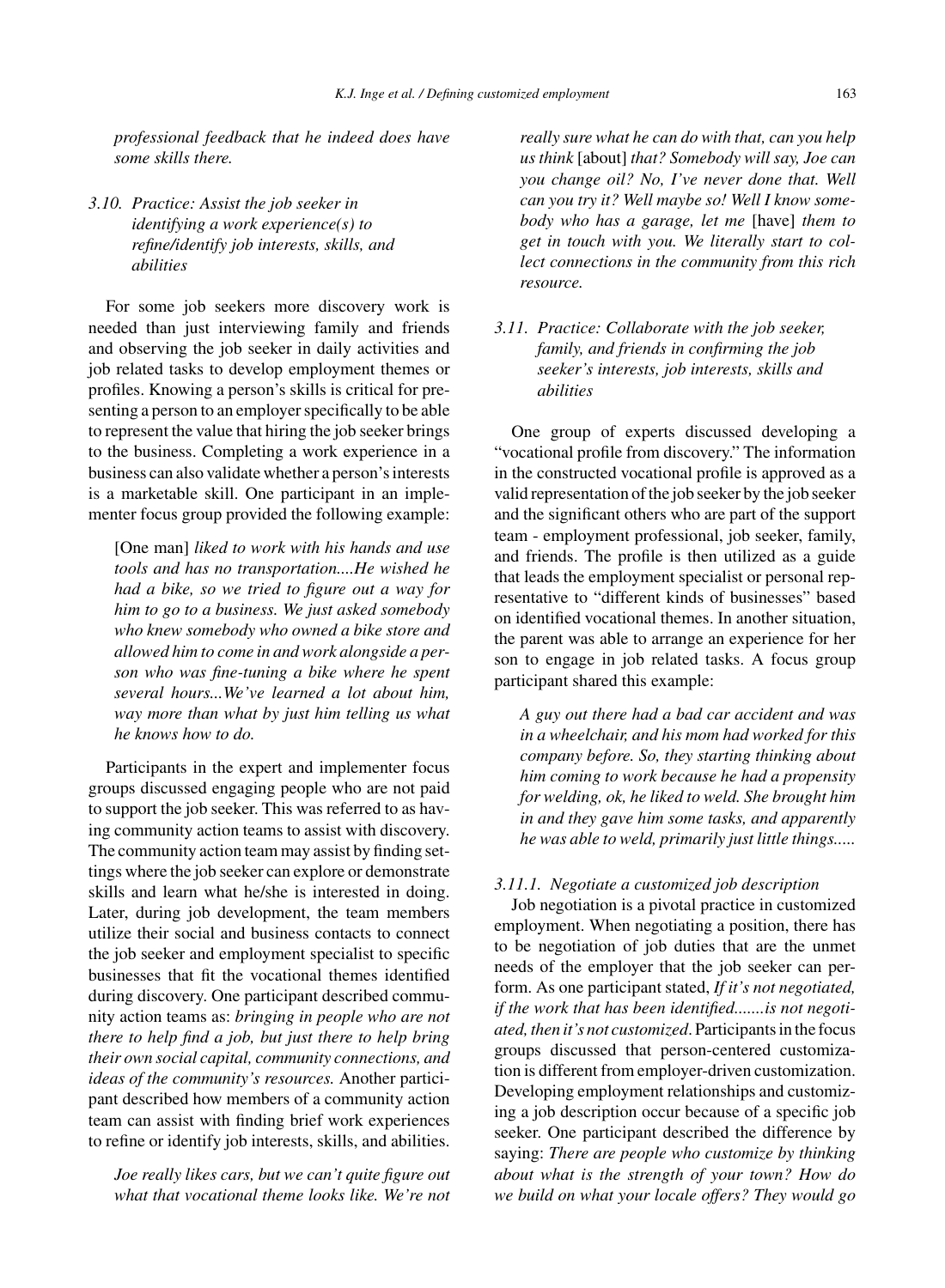*after that and then turn and ask those employers to customize but that is employer-driven customization* [not individually driven customization].

Participants also discussed that negotiating a position involves having a conversation with employers regarding how the person can contribute to the business. Negotiating can include other features of the job such as hours, wages, accommodations, and other needs of the job seeker. Once the negotiation is complete, an individualized job description is developed. One participant described negotiating jobs using customized employment by saying the following.

*There is skill involved in developing relationships with employers and determining unmet employer needs. You do not walk into a store and ask if they have any jobs for people with disabilities or any jobs in general. Instead of you ask about how the store is run behind the counter or in the back of the store, you may find unmet needs.*

# **4. Conclusions**

Many of the case study examples that participants presented during the focus groups illustrate the importance of using social capital when providing customized employment services. Social capital may be defined as using personal networks or interpersonal relationships to facilitate the various practices discussed by the focus group participants. Family members, friends, employment specialists, members of the community action team, agency staff, and others connected to people involved in assisting job seekers are all individuals who may use their social capital to assist in providing support. One example of social capital described was a mother who networked where she had been employed to create an opportunity for her son to have a work experience in the business. Another example of social capital was networking with a computer technician who provided feedback on the job seeker's skills for taking apart computers. In this case, the professional used social capital to validate a skill that he otherwise would not be able to evaluate. Typically, social capital as presented in these examples include people who are not paid to support the job seeker demonstrating the importance of having community connections when implementing customized employment. More research is needed to determine how to facilitate social networks when providing these services.

One topic that was noticeably absent from most of the focus group discussions was providing the job seeker support once a job is negotiated. Individuals with significant disabilities have skills that are of value to business, which can result in a customized job description. However, without on the job training and supports, these individuals may not independently perform the job duties to the satisfaction of the employer. One expert focus group participant discussed concern that the field is placing an emphasis on discovery and negotiation but not addressing how to help the person becomes independent in the workplace once a job is customized. She stated the following: *What are those skills, and then how much support am I going to have to use in order to make that person independent in the workplace? That's a critical piece in my opinion*. More research is needed to determine if on the job support is a customized employment practice and how it is this provided.

An interesting observation that evolved during this research is that the practices of customized employment are closely aligned with qualitative research such as in-depth interviewing and participant observation. Qualitative research has been referred to as naturalistic, because the researcher goes to places where the events that he or she is interested in occur naturally and observe people engaging in behaviors (Bogdan & Biklen, 2016). Data collection occurs in the field, within everyday life activities listening to people's stories in their own words. Collecting qualitative data has been referred to as a "funnel" in which "*the direction you will travel comes after you have collected the information*" (Bogdan & Biklen, 2016).

The parallels between customized implementation and qualitative research are obvious. The employment specialist and others supporting the job seeker towards the goal of finding employment begin in the natural environments where the job seeker interacts. Participants in the focus groups repeatedly described going to where the individual choses and is most comfortable, mindfully listening to the job seeker's "own words." This includes engaging people who are important in the job seekers' lives such as family and friends as well as connecting through social capital to people in the community that can assist with discovering what the person wants to do for employment. In other words, the direction in which the job seeker will travel occurs naturally as data is collected with and about the individual's goals for employment. Qualitative research typically is not something that employment specialists have been exposed to or have received training on, which could be an issue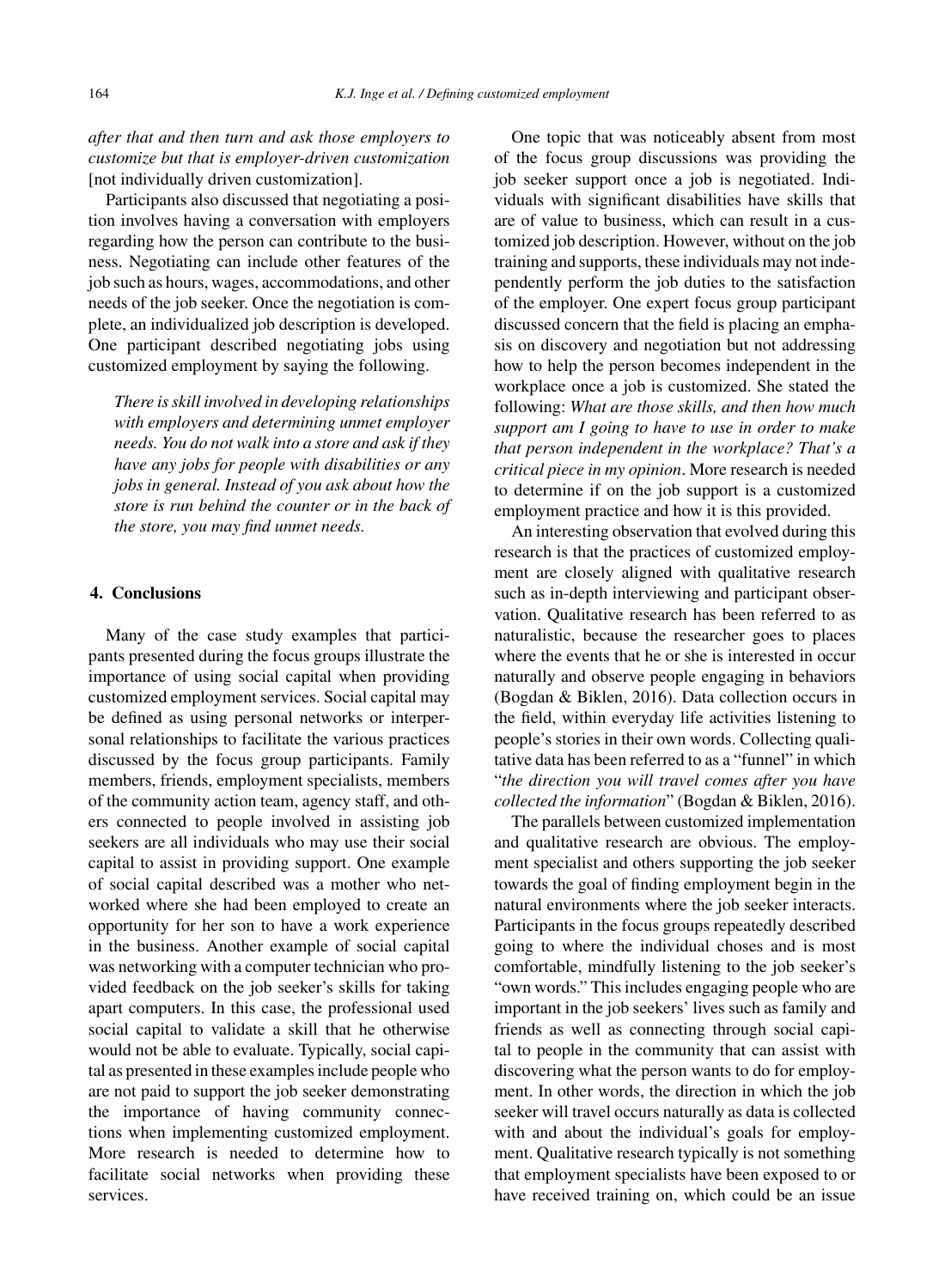when implementing customized employment with fidelity. More research is needed to ensure that the skills of in-depth interviewing and participant observation are included when training staff to implement customized employment practices.

The customized employment practices described by the participants in this study make sense when considering the benefits of individually negotiated jobs for people with disabilities. This group of job seekers may have difficulty performing all the essential functions of existing job descriptions and hence be excluded from employment when competing with job seekers without disabilities. Professionals supporting them to find integrated competitive employment may have low expectations perceiving their abilities to be limited and target jobs that result in underemployment. When engaging in customized employment as described in this research, professionals may increase their expectations as they learn more about each individual's skills, interests, and preferences in natural community settings and within real world businesses. When negotiating job descriptions, employers may be more aware of how individuals with disabilities bring value to their business. In addition, customized employment has the potential for minimizing competition with other job seekers without disabilities, since the outcome is a negotiated job description for a specific job seeker with a disability.

These focus groups with national experts and implementers in customized employment offer a research foundation on implementing customized employment to assist individuals with disabilities in identifying jobs of choice. This preliminary work provides some direction to service providers who are working towards ensuring that individuals with disabilities have choices and options for employment. More work is needed in order to provide information on and define the evidence-based practices of customized employment. This includes random control trial studies to determine if the outcomes achieved by individuals who receive the customized employment intervention are superior to other more traditional approaches to employment supports.

#### **Acknowledgments**

VCU-RRTC on Employment of People with Physical Disabilities would like to thank the individuals who participated in the customized employment focus groups. Without the assistance of the participants, this research would not have been possible.

This article was developed under a grant from the National Institute on Disability, Independent Living, and Rehabilitation Research (NIDILRR grant number #90RT503502). NIDILRR is a Center within the Administration for Community Living (ACL), Department of Health and Human Services (HHS). However, these contents do not necessarily represent the policy of NIDILRR, and you should not assume endorsement by the Federal Government.

# **Conflict of interest**

None to report.

# **References**

- Bogdan, R. C., & Biklen, S. K. (2016). *Qualitative research for education: An introduction to theories and methods* (5th ed.). Uttar Pradesh, India: Pearson India Education Services Pvt. Ltd, CIN.
- Callahan, M. (2004). *Fact sheet on customized employment*. Richmond, VA: VCU RRTC. Retrieved December 4, 2017 from <http://www.worksupport.com/research/viewContent.cfm/502>
- Callahan, M. (2009). *Supported employment/customized employment matrix: The distinction between demand employment and a customized relationship*. Marc Gold and Associates,Gautier, Mississippi. Retrieved December 4, 2017 from: <http://www.marcgold.com/publications/>
- Callahan, M., Griffin, C., & Hammis, D. (2011). Twenty years of employment for persons with significant disabilities: A retrospective. *Journal of Vocational Rehabilitation*, *35*, 163-172.
- Citron, T., Brooks-Lane, N., Crandell, D., Brady, K., Cooper, M., & Revell, G. (2008). A revolution in the employment process of individuals with disabilities: Customized employment as the catalyst for system change. *Journal of Vocational Rehabilitation*, *28*, 169-179.
- Elinson, L., Frey, W. D., Li, T., Palan, M. A., & Horne, R. L. (2008). Evaluation of customized employment in building the capacity of the workforce development system. *Journal of Vocational Rehabilitation*, *28*, 141-58.
- Griffin, C., & Keeton, B. (2009). *Customized Employment: A Curriculum for Creating Community Careers. Langley, British Columbia: Langley Association for Community Living* & *Griffin-Hammis Associates*. Retrieved December 4, 2017 from: <http://www.mntat.org/docs/CECurriculumFull.pdf>
- Griffin, C., Hammis, D., & Geary, T. (2007). *The job developer*'*s handbook: Practical tactics for customized employment*. Baltimore, MD: Paul H. Brookes Publishing.
- Inge, K. J. (2007). Demystifying customized employment for individuals with significant disabilities. *Journal of Vocational Rehabilitation*, *26*, 63-66.
- Inge, K. J. (2008). Choice and customized employment: A critical component. *Journal of Vocational Rehabilitation*, *28*(1), 67-70.
- Inge, K., & Graham, C. (2015). *Research Study* #*3: Customized employment as an evidence-based practice to improve the employment outcomes of transition-age youth*